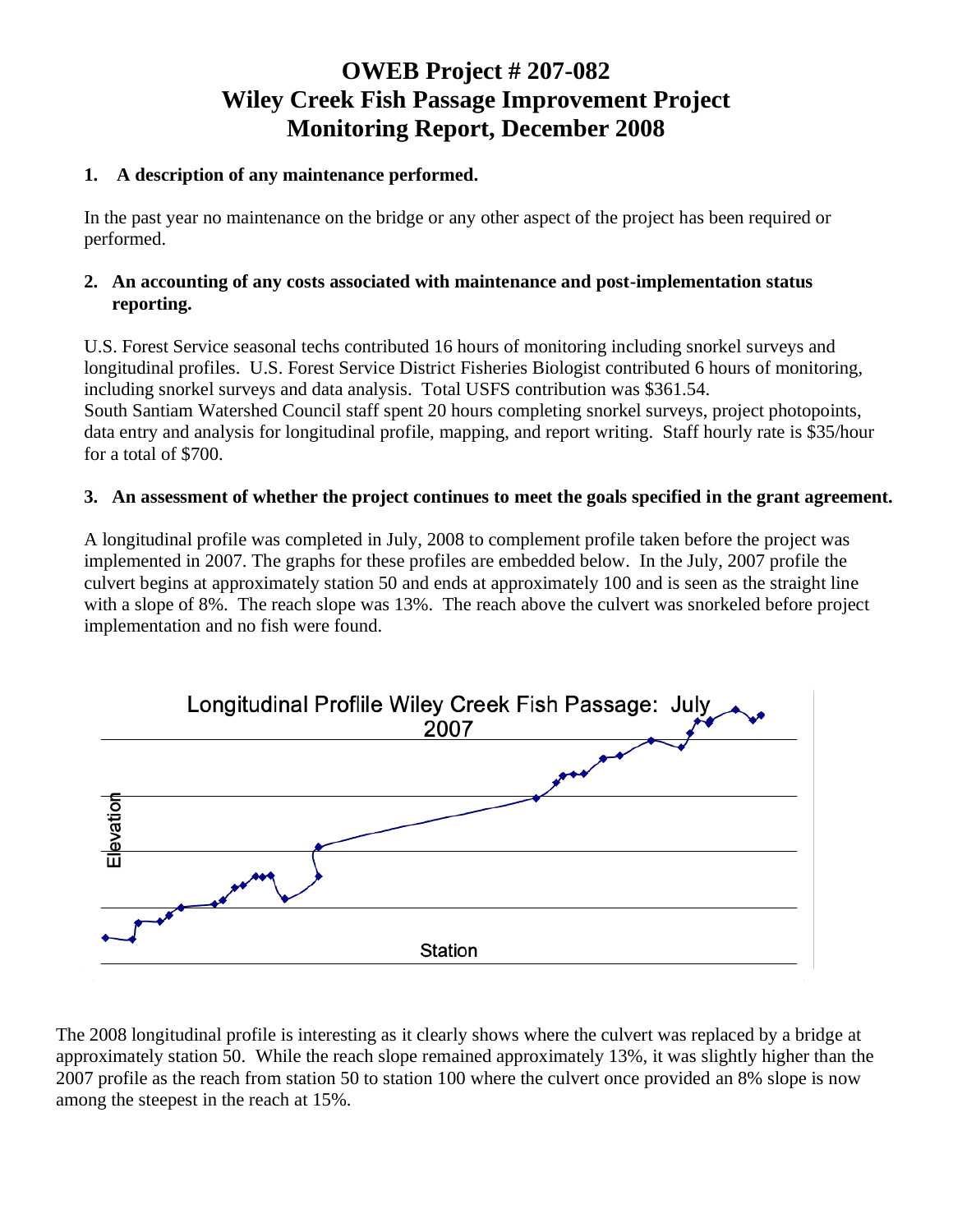

While the slope of the tributary to Wiley Creek is quite high, juvenile salmonids were observed throughout the project reach and particularly above where the slope remained steep but a series of step pools and quality habitat provided refuge for fish. The fish were observed using a mask and snorkel and were found in pools and other "fishy" looking habitat throughout (see map). The extent of fish presence was approximately 0.25 mile from the confluence where a large waterfall blocked passage. However, several large (5"+) fish were observed in the pool below the waterfall. The species were not identified, and it will be necessary to bring a net to the pool in 2009 in order to identify whether the fish observed were oncorhynchus mykiss (steelhead/rainbow trout) or oncorhynchus clarki (cutthroat trout).

The presence of fish above the replaced culvert presents a number of potential scenarios. The most obvious is that the removal of the culvert opened up 0.25 miles of habitat for juvenile rearing and/or residence of native fish species. This seems likely as no fish were observed above the culvert before it was removed in 2007. However, there is a possibility that fish were either in the system before the culvert was removed and just were not observed. This could have been a natural occurrence with fish migrating into the tributary before the culvert was placed in the 1960s or through human introduction at some point. A logging road crosses the tributary at an upstream location and it is possible that fish were introduced at that point. While the project partners agree that the first scenario is most likely, that fish simply migrated into previously inaccessible habitat, a survey will be conducted *above* the impassible falls in 2009. If fish reside above the falls, further exploration may be warranted.

### **4. A summary of any public awareness or educational activities related to the project**

The project occurs on private property accessed through five miles of logging roads, thus it has not been included in watershed tours or other educational activities.

### **5. A description of the condition of the project as it relates to the original proposed design and any modifications made during the implementation.**

No modifications have been made to the original project. In retrospect, it would have been beneficial to include limited riparian vegetation plantings to improve habitat conditions immediately upstream and